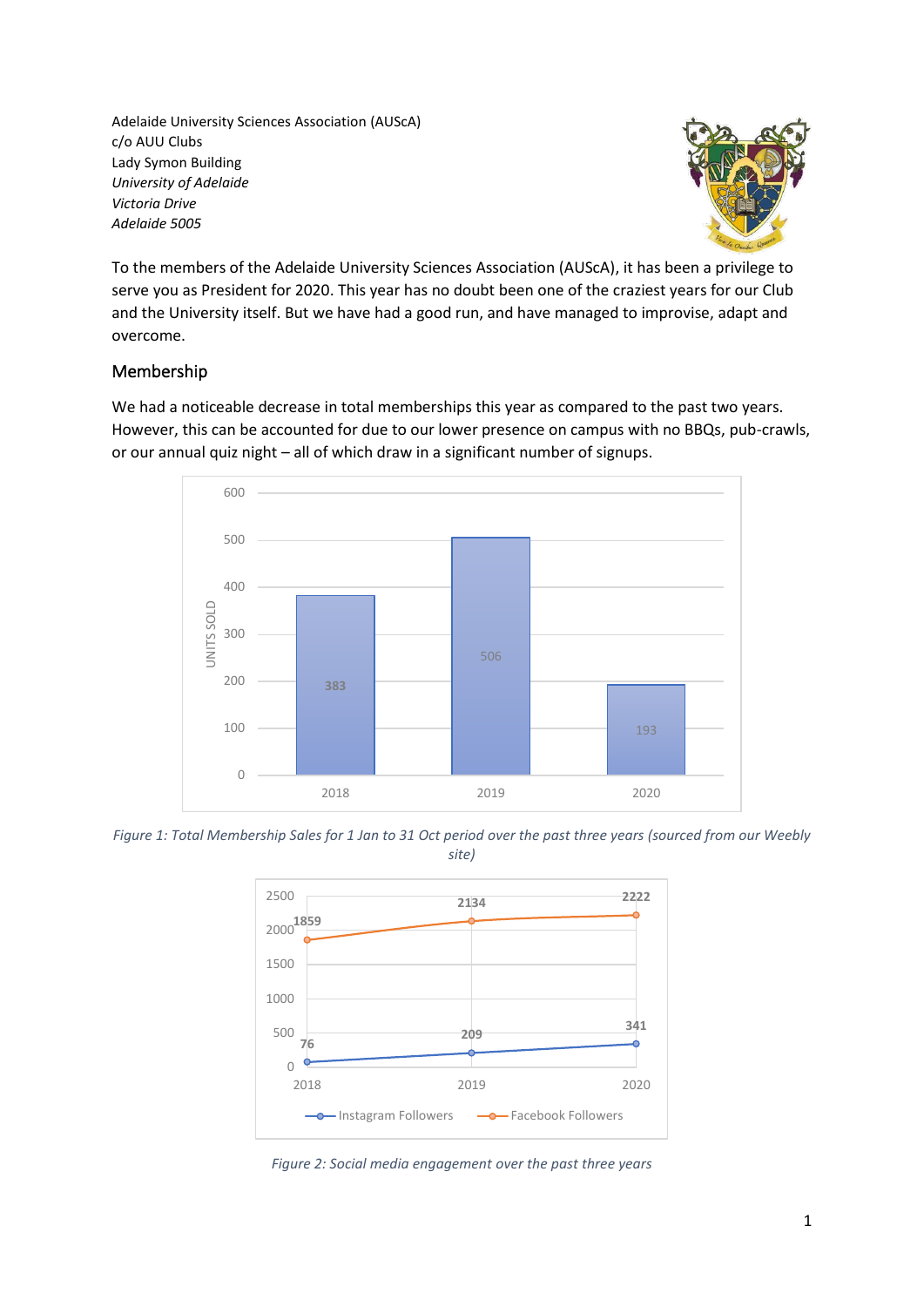# Events & General Recap

I'd like to start on this with some statistics for our events over the past three years (I mean what science student doesn't love some nicely presented data?). Due to all the COVID-19 restrictions, we had to modify or cancel a lot of our events this year.



#### *Figure 3: AUScA Event Statistics for 2018, 2019, and 2020 (sourced from our Weebly site)*

- O'Week (*Feb 25-26<sup>th</sup>*): Not as many new members as last year, but still a great turnout! We only had one O'Week stall at North Terrace this year (compared to two last year) which in combination with some international students stuck overseas led to lower signups over orientation week.
- Meet & Greet (11<sup>th</sup> *March*): We had a pretty good turnout with 40 or so students! Like last year, the event served as a good scouting ground for First Year Representatives, and the free pizza was well received as always!
- Pub-crawls
	- o No pub-crawls this year because of COVID, but we did have a small Drinks Night (Friday  $11<sup>th</sup>$  September) which had a decent turn out of around 20 people! Definitely could be a regular thing to have next year (even if it's just mainly committee members attending)
	- $\circ$  There is an opportunity for the 2021 Committee to reuse Megan's awesome David Atten-Beer-ough shirt design
- **Online events** 
	- $\circ$  With the advent of COVID, we experimented with a wide range of online events this year to adhere to the social distancing restrictions, all of which were all well received!
	- o Committee Instagram takeover (*2 nd to 22nd April*)
		- We bunch of us took over the AUScA Instagram and showcased a day in our lives, it was a fun initiative and it had great engagement with our members.
	- o Netflix Night (*April 17th*)
		- Streamed David Attenborough's Living Planet via the Netflix Party app! Was an interesting activity to try out and we had a good turnout.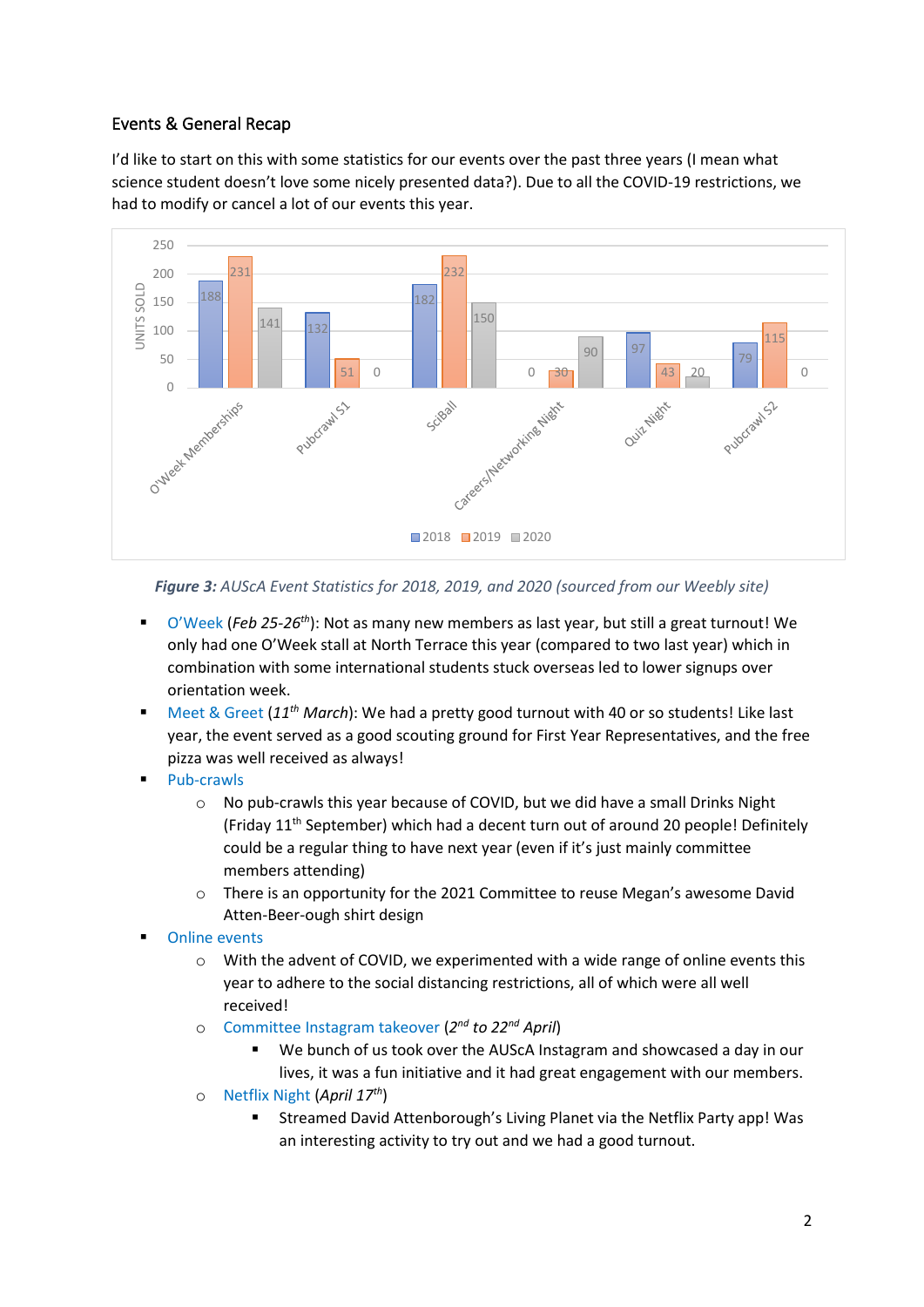- o Games Night (*May 7th*)
	- A relaxed event for people to unwind! We had a good turnout, and Ammresh did a great job of organising the Discord channel and activities (Skribbl.io, Cards Against Humanity, etc) for this.
- o Another Stress-Less Petting Zoo-m (*June 1st*)
	- Collaboration with AUU, small scale event with 10-15 people (and their adorable pets!)
- o Kahoot Night (*June 18th*)
	- We had a good turnout of ~20 people, with the subcommittee each creating a section for the quiz. We also awarded an UberEats voucher to the winner which Brooke managed to snag!
- Honours/Post-grad takeover (1<sup>st</sup> to 9<sup>th</sup> June)
	- o An awesome collaborative project that ran through June by our committee postgrads: Brooke, Sophie, Andre, River, and Evdoxia! There was lots of engagement for the Insta story takeovers as well as the fantastic video made by Brooke.
	- $\circ$  I would say this is a great idea to cater to the career-side to our Club, and it could definitely be continued in further years
- Science Networking Night (*20th August*)
	- $\circ$  This was a hugely successful collaborative event with a handful of other university science clubs, including WISTEM, AUGS, AUBN and BSSA. Kudos to Brooke and Sophie for taking the initiative in contacting the other clubs and organising the event, which had a stunning turnout of 90 attendees! Which is triple the attendance of last year's Careers Night.
	- $\circ$  The paid tickets ensured those who did register were more likely to attend, and it being held offsite with food included likely contributed to the success of the event.
- AUScA Alumni (*15 th to 31st October*)
	- $\circ$  Sophie and I led the subcommittee for this project, where we reached out to past AUScA Committee members to showcase what they were up to in their lives post-Uni! We collaborated with people integral to the Club's revival and ongoing success, including Ben Geytenbeek, Jason Oliver, Emi Schutz and Urwah Nawaz.
	- o These posts were featured on our newly inaugurated LinkedIn page!
- SciBall Botanica Ball (*30th October*)
	- o Early Bird ticket sales large success! Last year we sold out on the very last day of ticket sales. This year, we sold out on the  $22^{nd}$  of Oct, a full four days before our close date! I highly recommend that sale of early-bird tickets is continued in the future.
	- o Photobooth's recommended for next year if possible

Matt will give a run-down of all the financials after this  $\circled{c}$